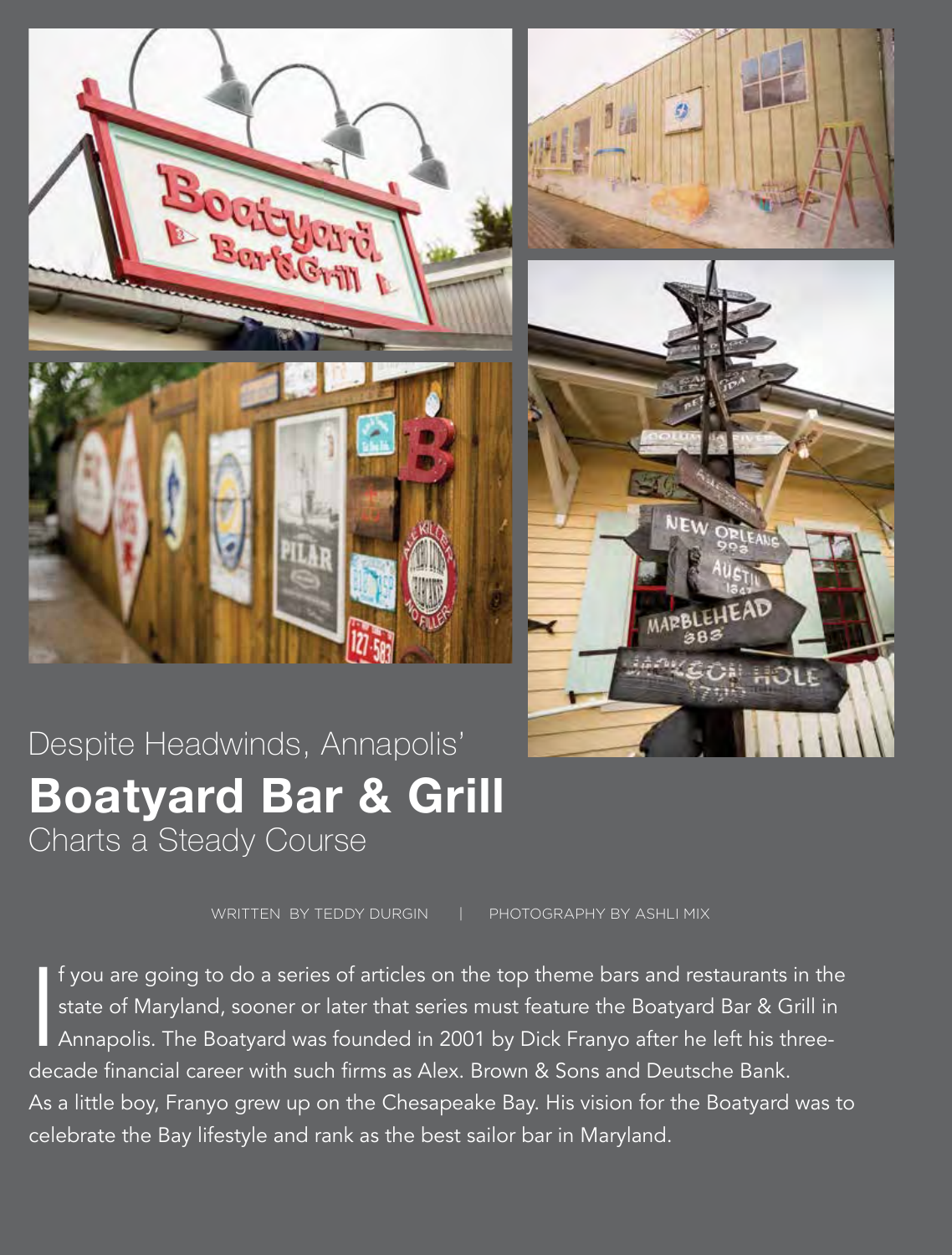## Vision achieved, mission accomplished.

Located on Restaurant Row in the historic maritime district of Eastport, the Boatyard is just a brief stroll from the Annapolis City Docks. Photos of local sailors line its walls, and fish caught by local fishing pals are hung in the Boatyard's Pilar Bar (named after author Ernest Hemmingway's fishing boat).

"When we started," Franyo recalled, during a recent interview with the *Beverage Journal*, "we really wanted a place that speaks to sailing, fishing, the environment, and the Bay lifestyle. It started with the building we constructed, which looks like a Hinckley yacht with all the woods and treatments and beams. We then filled it full of incredible art and pictures. From ceiling to floor, there is artwork."

Indeed, there is an old wooden fishing skiff that was bought off a beach in Saint Barths. Another décor marvel is an original wooden sign from the Hogs Breath Bar in Key West. Everyone has their favorite pho-



to or décor item. Franyo's is the surfboard donated and signed by singer-songwriter Jack Johnson. General Manager Kevin Schendel's favorite is a photo of Fidel Castro and Che Guevara sitting on a boat, fishing for marlin, and smoking cigars. "Where else are you going to see that?" Schendel exclaimed during the same interview.

And the Boatyard Bar & Grill has de-

veloped a bit of a celebrity following. Then-First Lady Michelle Obama visited and was quoted as saying Boatyard's crab cakes were the best she'd ever had. "Having the First Lady come over from D.C. for crab cakes got us a lot of press," Franyo recalled. "She came here with something like 10 cars and 35 security people. And the word from friends of theirs is they still





## SHOW MORE **<b>ESELL MORE**

- **Solid Shelves**
- **Maximum display** Edgeless Doors
- **Maximum efficiency**

**3141 Frederick Ave. Baltimore MD | 410-945-7878 or 800-848-7748 | careysales.com**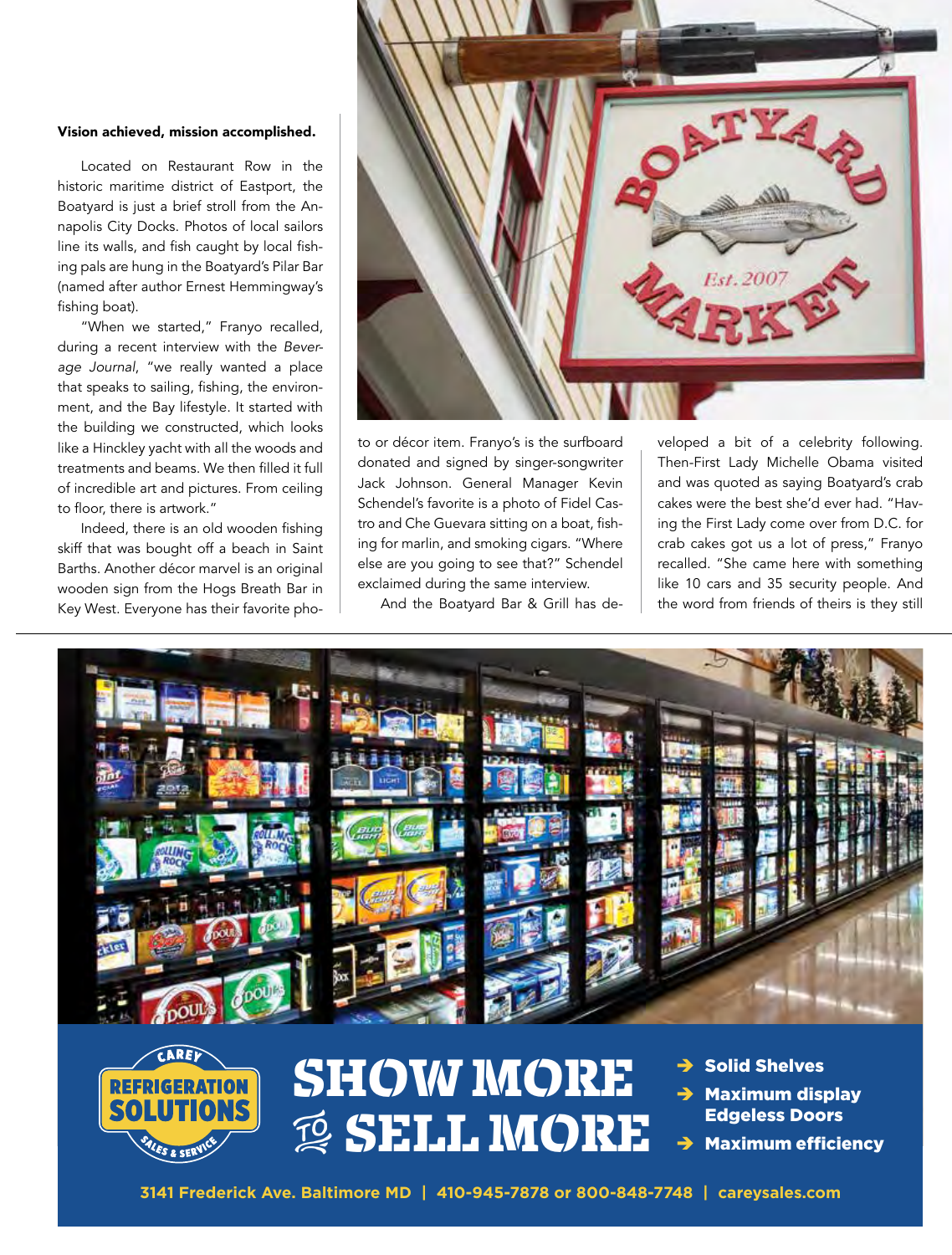

*"It's people who are the key ... treat everyone with respect. Your employees, your guests, your suppliers, the people who take your garbage away. Everyone."*

**Dick Franyo**  *Founder*  Boatyard Bar & Grill

order them! Jimmy Buffet comes when he is in town. I've sailed with him here in Annapolis. Kevin Bacon also comes here every time he is in town."

Boatyard's crab cakes have become local legend, even being named Best in the Region by *Baltimore Magazine*. They've proven so popular that Franyo and Co. ship them worldwide via Goldbelly.com. By Franyo's calculations, Boatyard sells approximately 90,000 crab cakes a year.

But it's the beverage menu that customers continue to return for. The wine selection is extensive and features a premium "Admiral's List." But the cocktails are where the real fun is at, with such nautical-named and local-themed delights as Boatyard's Bloody, the Eastport Margarita, Maritime Tea, and Positively Fourth Street. According to Schendel, "We have the words 'Boat Drinks' printed right on our menu. So, we'll have drinks like a Dark and Stormy that are familiar to sailors. But we're also in Maryland, so we have halfcrushes on the menu. The pint drinks offer good value, too. When people come off the water, they want a good, large drink."

Franyo concurred, adding, "Sailors and fishermen and people who love the water and the Bay lifestyle, they're really of an ilk that likes a REAL drink! Such big drinks really set you apart, and it ties into our theme and philosophy."

The Boatyard has been named by such publications as *Coastal Living*, *Sailing World*, and *Sail Magazine* as one of world's top sailing/boating restaurants and bars. *Washingtonian Magazine* once called it "the nautical Cheers." Franyo and Schendel love and accept such accolades. But what they're most proud of is Boatyard's commitment to the environment.

For instance, the Boatyard is a member of One Percent For The Planet, a group of businesses that donate greater than 1 percent of their annual sales to the natural environment. In terms of accolades, the Boatyard received the Annapolis Environmental Stewardship Certification from Maryland's capital city. Even the restaurant's oyster shells are collected by the Oyster Recovery Program.

Franyo remarked, "So goes the Bay, so goes us. If the Bay isn't healthy, then peo-

*"When the pandemic initially hit ... we made a really quick transition to make it easier for people to do business with us. But the key was being able to keep as many employees who wanted to stay on. Anybody who wanted to keep a job kept their job. We were able to keep our entire back-of-house team in place. So, when we could re-open, we were ready to go. That wasn't the case for many bars and restaurants."*

> **Kevin Schendel** *General Manager* Boatyard Bar & Grill